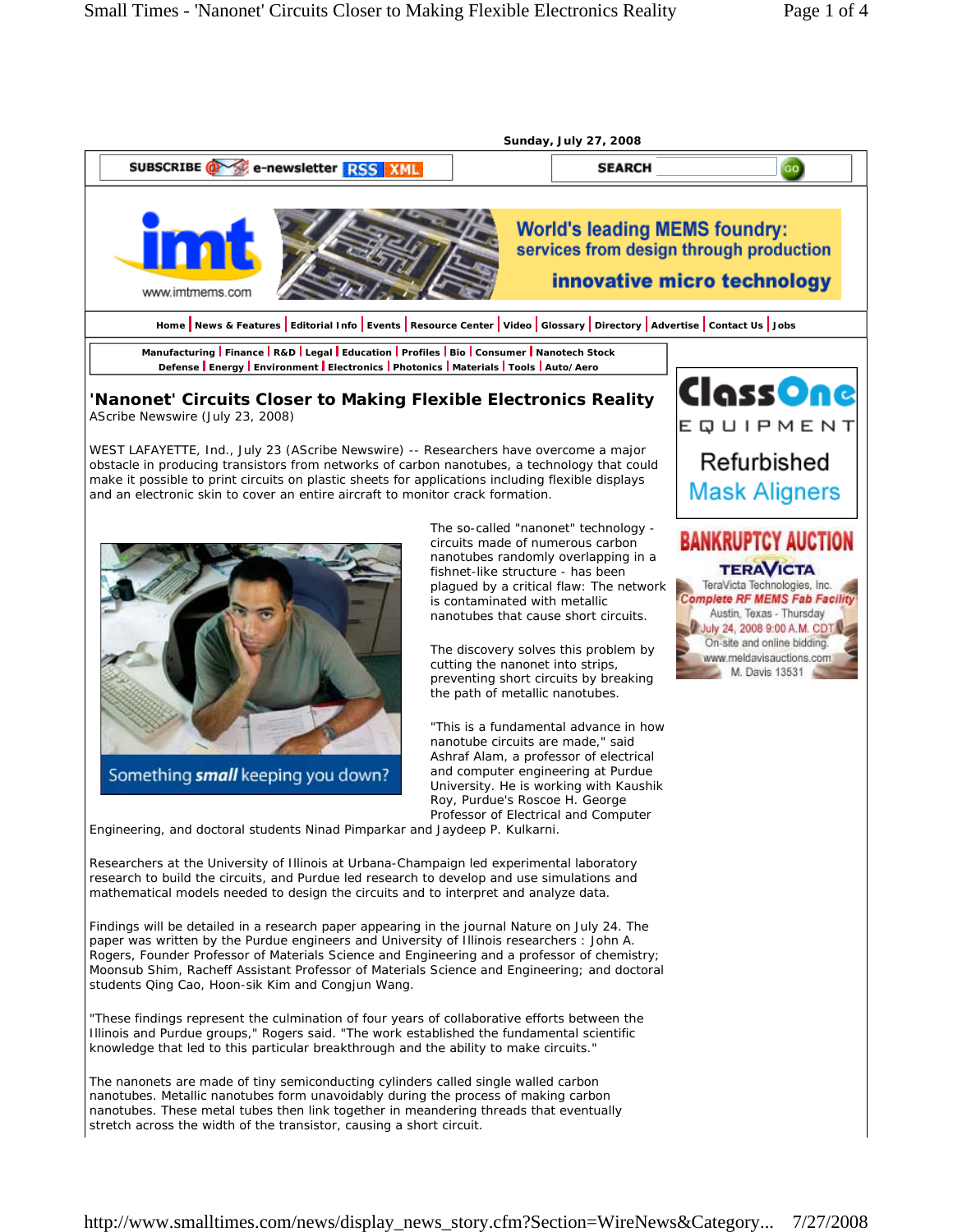## Small Times - 'Nanonet' Circuits Closer to Making Flexible Electronics Reality Page 2 of 4

"Other researchers have proposed eliminating the metallic nanotubes," Rogers said. "Instead, we found a very nice way of essentially removing the effect of these metallic nanotubes without actually eliminating them."

The researchers created a flexible circuit containing more than 100 transistors, the largest nanonet ever produced and the first demonstration of a working nanonet circuit, Alam said.

"Now there is no fundamental reason why we couldn't develop nanonet technologies," he said. "If you can make a flexible circuit with 100 transistors, you can make circuits with 10,000 or more transistors."

The advance may allow researchers to use carbon nanotube transistors to create highperformance, shock-resistant, lightweight and flexible integrated circuits at low cost, Alam said.

A key advantage of the nanonet technology is that it can be produced at low temperatures, enabling the transistors to be placed on flexible plastic sheets that would melt under the high temperatures required to manufacture silicon-based transistors, he said.

Possible applications include an electronic skin that covers an aircraft and automatically monitors the formation of cracks to alert technicians and prevent catastrophic failures.

Such shape-conforming electronics are not possible using conventional silicon-based circuits, which are manufactured on rigid wafers or glass plates.

"Now electronics are flat, which limits their utility since most objects in real life are not flat," Roy said.

Flexible displays could be integrated into automotive windshields to provide information for drivers. Other potential applications include "electronic paper" that displays text and images, solar cells that could be printed on plastic sheets and television screens capable of being rolled up for transport and storage.

"For these types of applications, manufacturers might literally print, or stamp, circuits onto plastic sheets, like the roll-to-roll printing used to print newspapers," Alam said.

Conventional circuits for flat-panel televisions contain transistors made of materials called polysilicon or amorphous silicon, which cannot be used in flexible applications.

Nanonet transistors are promising for so-called macroelectronics because they are best suited for large-scale applications, but these transistors may not be as well suited for the requirements of microelectronic circuits, such as those in computer chips, Alam said.

The nanotubes are arranged randomly and overlap each other like tiny needles. If the nanonet area is large enough, the overlapping metallic nanotubes will eventually form a meandering string across the entire transistor, causing a short circuit. But if the device is segmented into strips, this meandering path of metallic rods is cut at the point where the lines separate one strip from another, preventing short circuits.

The metallic nanotubes make up about one-third of the nanotubes in the transistor. Because the carbon nanotubes are twice as numerous as the metallic tubes, enough of them exist to form a complete circuit. The models and simulations are needed to tell researchers precisely how wide to make the strips so that the pathway of metallic tubes is cut but the carbon nanotubes complete their circuit.

"The theory and simulation work done at Purdue shows there is always a way to break the metallic path and still keep the semi conducting carbon-nanotube path intact," Alam said. "The teams at Illinois and Purdue continuously provide insights about why things work the way they do and how to make them work better through combined modeling and experimental efforts."

Each nanonet transistor consists of numerous strips of nanotubes, separated bylines that are etched in place. The lines are easy to create with a standard etching process used in the semiconductor industry.

Future research may include work focusing on learning the reliability of the carbon nanotube circuits.

**The Birck Nanotechnology Center Will Help** You Deliver on **Your Next Discovery** 

Inquire at: nano.purdue.edu



ROUE UNIVERSIT Discovery **Birck Nanotechnology Center**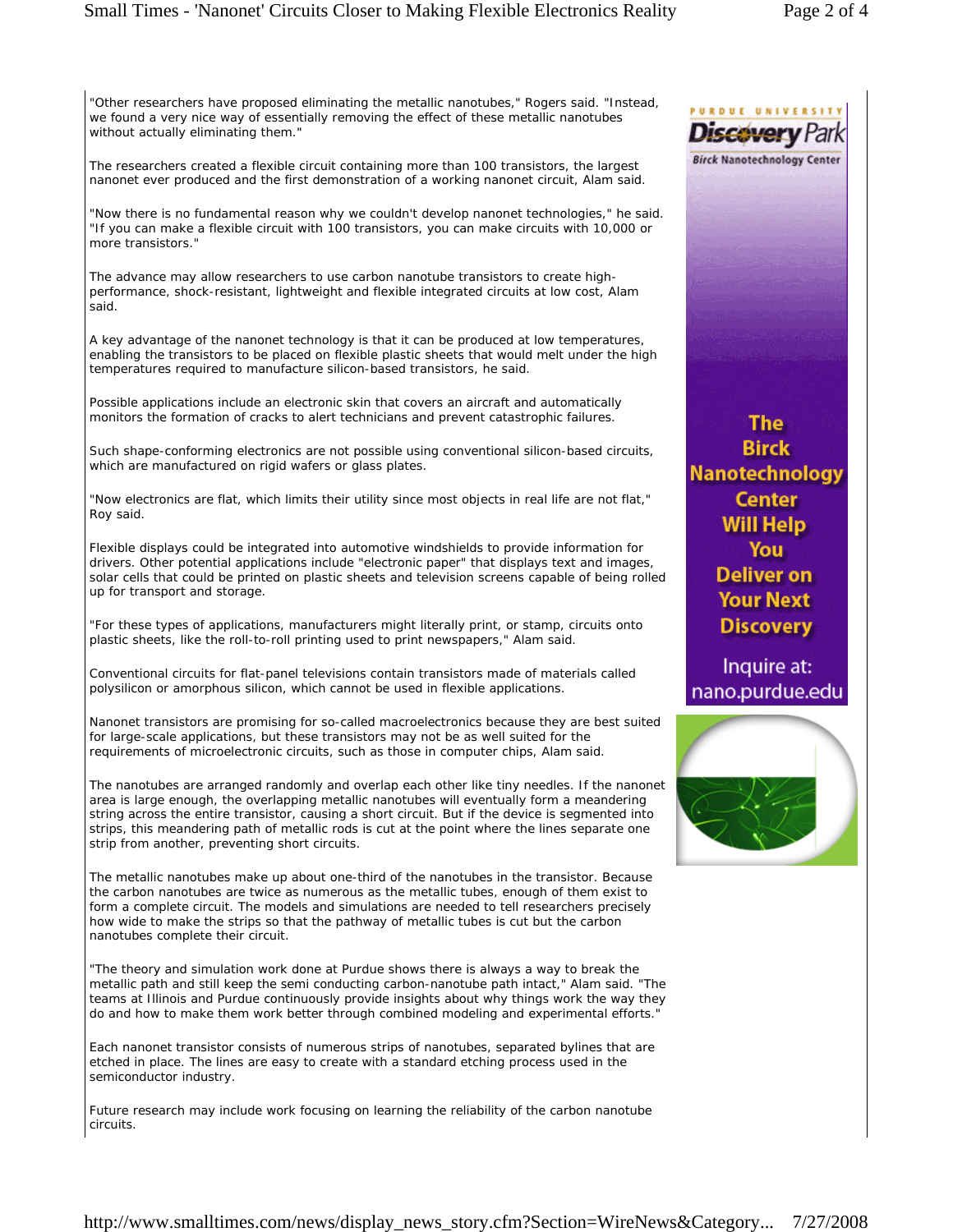## Small Times - 'Nanonet' Circuits Closer to Making Flexible Electronics Reality Page 3 of 4

The research has been funded by the National Science Foundation through the Network for Computational Nanotechnology at the Birck Nanotechnology Center in Purdue's Discovery Park. The Illinois portion of the research also was funded and supported by the NSF, U.S. Department of Energy, Motorola Corp., and by the university's Frederick Seitz Materials Research Lab, the Center for Microanalysis of Materials and the Department of Chemistry.

The researchers used computers made available by a global network called the nanoHUB, an Internet-based science gateway that provides computer-based resources for research and education in the areas of nanoelectronics and nanoelectromechanical systems and their application to nano-biosystems.

"This work requires tremendous computing resources because these are not trivial calculations," Alam said.

Nanoelectronics focuses on creating a class of electronic devices containing features measured in nanometers, equivalent to one- billionth of a meter. A nanometer is about the size of 10 atoms strung together.

The Network for Computational Nanotechnology uses advanced theory and simulations to explore new ideas for digital switching devices such as innovative types of transistors that promise to help researchers create future electronics.

The research is complementary to work by Purdue researcher David Janes, a professor of electrical and computer engineering. His work involves transparent circuits using a different type device called nanowires, made of indium oxide instead of carbon nanotubes.

- - - -

RELATED WEB SITES:

Purdue University Home Page: http://www.purdue.edu

Birck Nanotechnology Center: http://www.nano.purdue.edu

Network for Computational Nanotechnology: http://www.ncn.purdue.edu/

Discovery Park: http://purdue.edu/discoverypark

National Science Foundation: http://www.nsf.gov/

CONTACTS:

Writer: Emil Venere, 765-494-4709, venere@purdue.edu

Sources: Ashraf Alam, 765-494-5988, alam@purdue.edu

Kaushik Roy, 765-494-2361, kaushik@ecn.purdue.edu

John Rogers, 217-244-4979, jrogers@ad.uiuc.edu

NOTE TO EDITORS: Journalists may obtain a copy of the research paper by contacting Nature at press@nature.com or calling press officer Katherine Anderson at 212-726-9231. Abstract on the research in this release is available at: http://news.uns.purdue.edu/x/2008b/080723AlamFlexible.html

PHOTO: A publication-quality photo is available at http://news.uns.purdue.edu/images/+2008/nanotube-flexcircuits.jpg

PHOTO CAPTION: These are two photos of flexible circuits created using carbon nanotubes in research at Purdue University and the University of Illinois at Urbana-Champaign. The researchers have overcome a major obstacle in producing transistors from networks of carbon nanotubes, a technology that could make it possible to print circuits on plastic sheets for applications including flexible displays and an electronic skin to cover an entire aircraft to monitor crack formation. (University of Illinois at Urbana-Champaign)